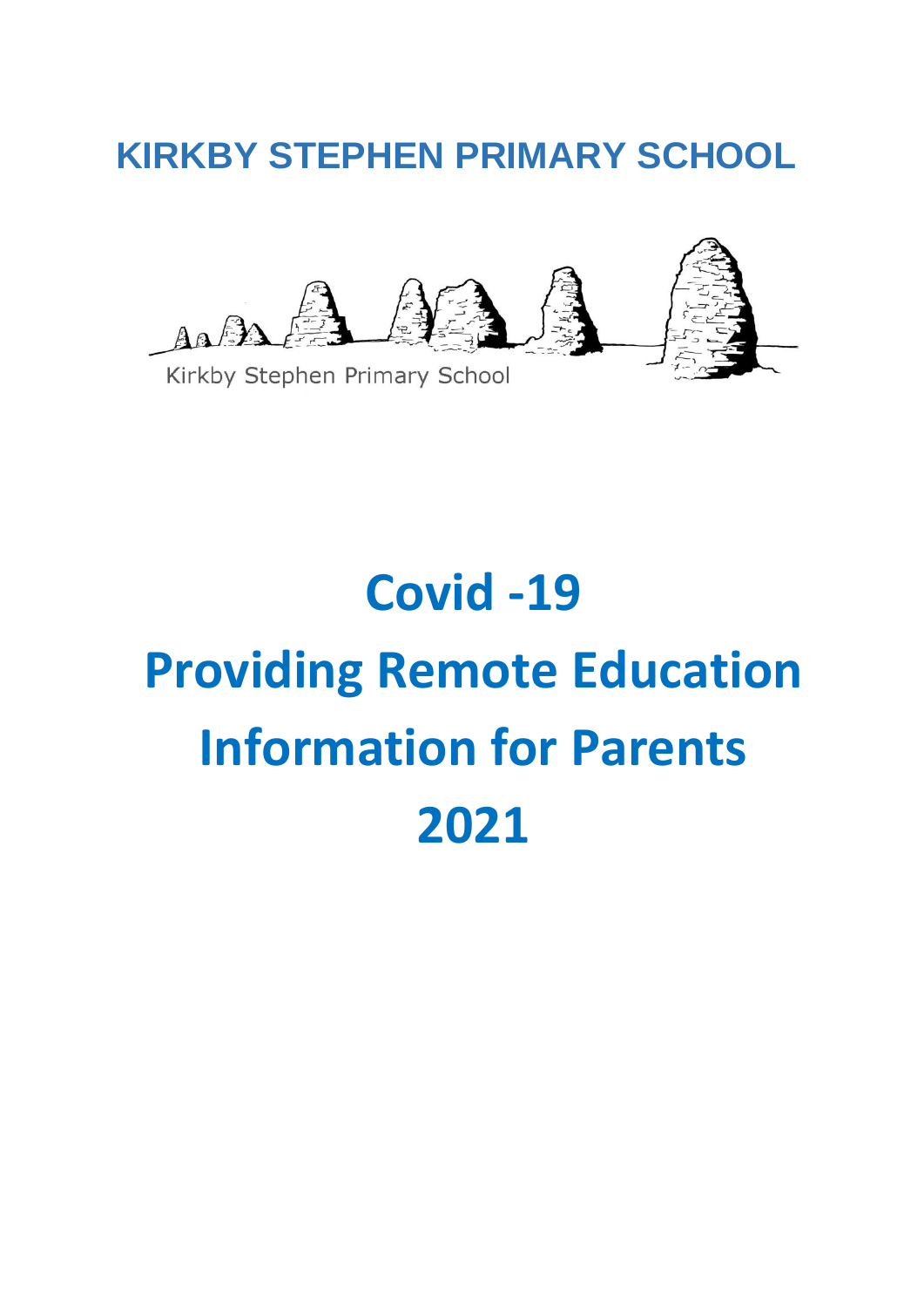# **Remote education provision: information for parents**

This information is intended to provide clarity and transparency to pupils and parents/carers about what to expect from remote education where national or local restrictions require entire cohorts (or bubbles) to remain at home.

For details of what to expect where individual pupils are self-isolating, please see the final section of this document.

## **1. The remote curriculum: what is taught to pupils at home**

A pupil's first day or two of being educated remotely might look different from our standard approach, while we take all necessary actions to prepare for a longer period of remote teaching.

#### **1.1 What should my child expect from immediate remote education in the first day or two of pupils being sent home?**

At Kirkby Stephen Primary School we will endeavour to put in place our remote learning systems as quickly as possible. Should we need time to put our remote education fully in place then your child should access the school's online resource accounts that have been made available to them. Families have been provided with all the log in details for their child/children.

Reading – Daily reading should be given the highest priority. This is vital for long term success, even with our older children. The more you can do to support your child, the bigger the impact you will have, not only on all of their education but on their whole lives.

Phonics – Children in EYFS/KS1 need to continue to practice their phonics as frequently as possible.

#### Additional Resources - There are some excellent generic resources that are available for families: <https://www.twinkl.co.uk/resources/parents> <https://www.bbc.co.uk/bitesize/primary> <https://www.thenational.academy/> <https://central.espresso.co.uk/espresso/>

#### **1.2 Following the first few days of remote education, will my child be taught broadly the same curriculum as they would if they were in school?**

At Kirkby Stephen Primary School, wherever possible and appropriate, we teach the same curriculum remotely as we teach in school. However, we may need to make some adaptations in some subjects, activities and experiences especially when specific equipment and resources are required. For example, a science topic such as 'Electricity' which requires specific and specialised equipment, may be swapped for a topic such as 'Earth and Space' that is more conducive to learning remotely. We will use our professional judgement when making these decisions and we will plan to teach any parts of the curriculum that are missed at a later date (in class).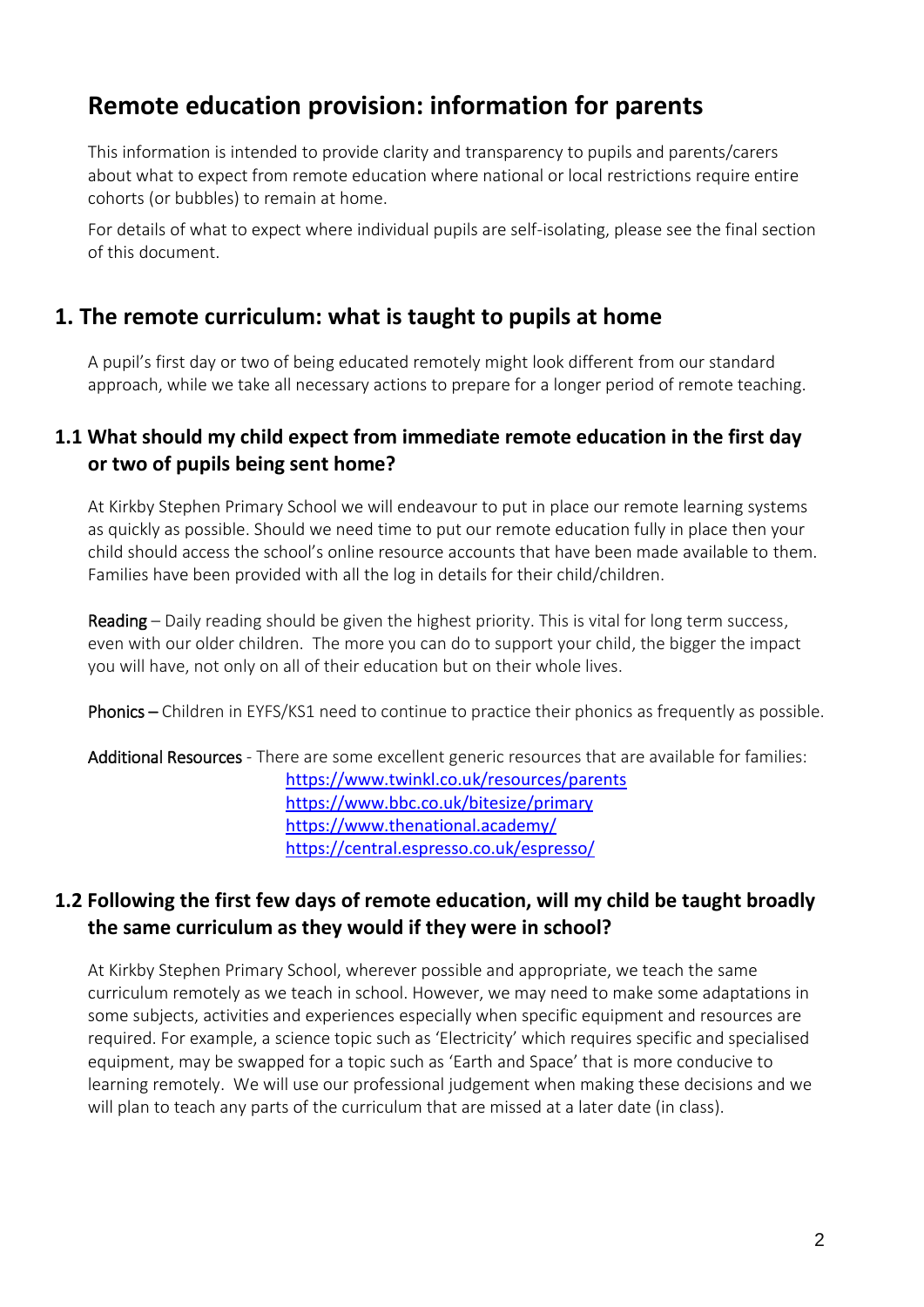# **2. Remote teaching and study time each day**

#### **2.1 How long can I expect work set by the school to take my child each day?**

We expect that remote education (including remote teaching and independent work) will take pupils broadly the following number of hours each day:

| Key Stage 1 | <b>Nursery</b> – We would love all our Nursery children to engage<br>with the activities we provide but there is no minimum time<br>expectation. |
|-------------|--------------------------------------------------------------------------------------------------------------------------------------------------|
|             | Reception: 2 hours                                                                                                                               |
|             | <b>Years 1 &amp; 2: 2-3 hours</b>                                                                                                                |
| Key Stage 2 | <b>Years 3 &amp; 4: 3-4 hours</b>                                                                                                                |
|             | <b>Years 5 &amp; 6: 4-5 hours</b>                                                                                                                |

# **3. Accessing remote education**

#### **3.1 How will my child access any online remote education you are providing?**

All our children/parents have been provided with details (passwords, log-ins etc) to enable them to access remote learning. If parents/pupils need these details re-sending at any time, please contact the school or the class teacher. We would not expect young children to access their online remote learning without adult support and supervision.

#### **3.2 If my child does not have digital or online access at home, how will you support them to access remote education?**

We recognise that some pupils may not have suitable online access at home. We take the following approaches to support those pupils to access remote education:

- Source or lend school laptops or tablets to pupils. If parents or carers require information about borrowing a device they should contact [office@ksps.cumbria.sch.uk](mailto:office@ksps.cumbria.sch.uk). Families will be expected to sign a lending agreement.
- Apply for additional mobile data from the DfE on behalf of families who need an internet connection. Parents should contact [office@ksps.cumbria.sch.uk](mailto:office@ksps.cumbria.sch.uk) to apply for these.
- Where pupils do not have any online access and therefore require printed materials, parents should contact their child's class teacher who will arrange for the appropriate resources to be made available for collection from school. This may mean that the work is changed slightly eg if the online activity included a video, the work will be changed so that no internet access is required. Paper copies sent out are likely to be packs containing weekly/fortnightly work. Any work that is then returned to the school will be marked by the teacher, who will then be able to provide feedback to the child, either written on the work or by telephone.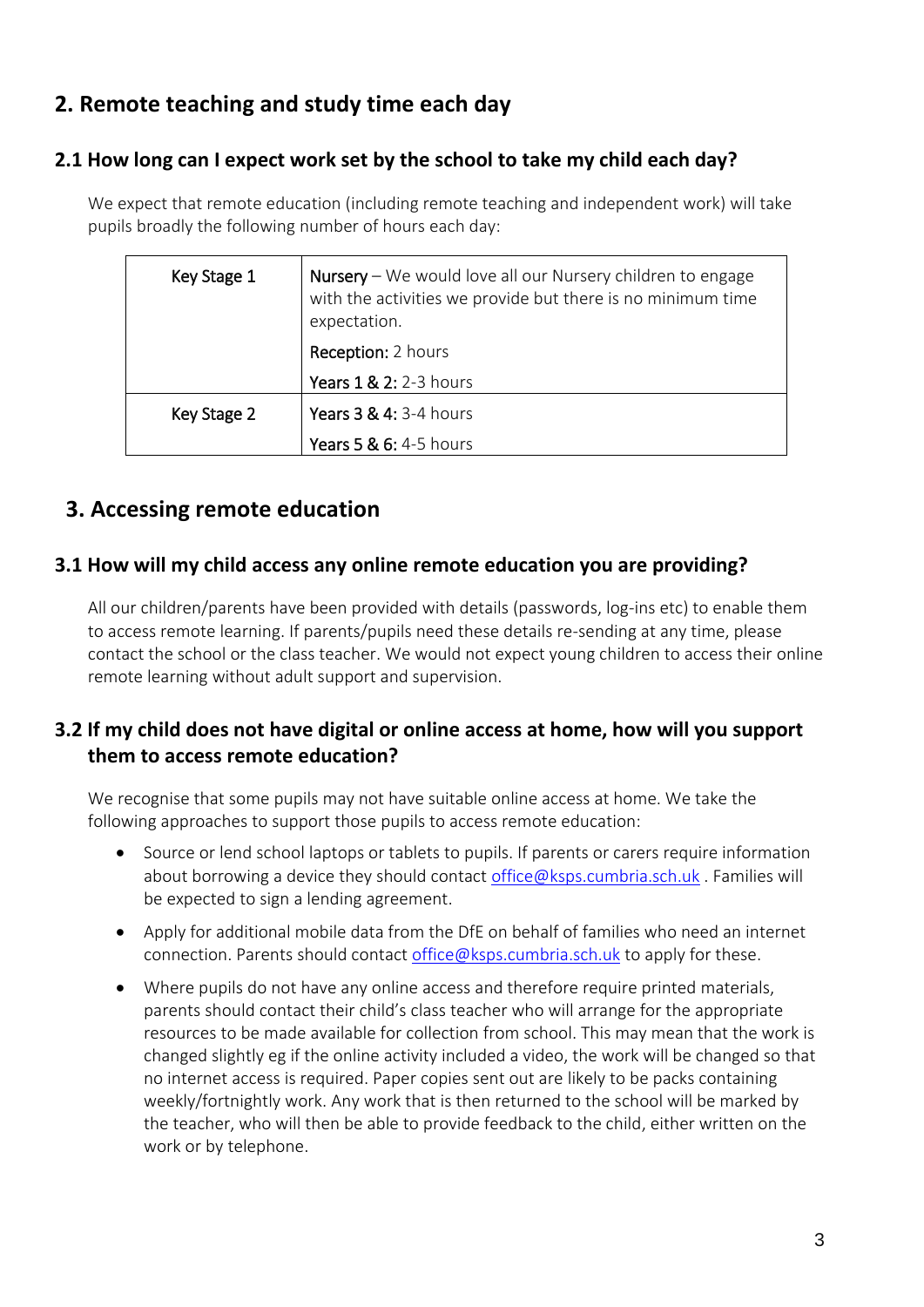#### **3.3 How will my child be taught remotely?**

Please find details below regarding the approaches that will be used by each class:

#### Year 6

Provision is for 4 to 5 hours daily learning and is clearly set out on the class webpage timetable:

- Daily class Zoom meetings.
- All children issued with a Gmail account and in direct contact with class teacher via email.
- Daily English tasks (using CGP books sent home, and reading and writing tasks set via Google Classroom), following the planned "Floodland" topic.
- Daily Mini Maths and White Rose Maths, following the same curriculum we would be following at school.
- Daily "topic" task (Science and Foundation subjects, linked to topic and using Oak Academy and Google Classroom)

#### Year 5

Daily class Zoom meetings  $\omega$  9:15 (40 mins) Well-being, motivation, and class discussion time. Mini Maths: 20 minutes, including self-assessment marking; link to Mini Maths website.

Reading: Approximately 45 minutes, including self-assessment marking. Daily Comprehension, topic related text, followed by 10 questions in the style of school Guided Reading (VIPERS).

Maths: I hour, including self-assessment marking. White Rose Maths lesson, with accompanying video provided plus any additional resources.

English Starter Activity: 20 minutes, including self-assessment marking; link to picture of activity. Writing: 45/60 minutes, including follow up activities and writing tasks. Online lesson from Oak Academy in a sequential form.

Afternoon activity 1: Weekly subjects (Science, History, Geography, Art, Computing, and DT). One lesson each day, approximately 1 hour, linked to the half termly topic. PSHE activity each Friday. Afternoon activity 2: Approximately 30 minutes of either French, Music or RE.

All work is on the Class 5 page on the school website. There is a weekly timetable outlining each day's tasks, with all accompanying links and resources in the subject 'paint splashes' below.

Additional Activities:

Daily reading, Times Table Rock Stars, Espresso, daily exercise.

The class teacher will ensure that there is regular contact with parents, usually every two days but at least once a week.

Generally, pupils will be given work with the answers supplied, so that they can mark their work after completing each piece. It is hoped that most children will send pictures of their work so that the teacher can see their progress. The children will then receive a reply via email with comments about their work. For more extensive pieces of work (History Timeline poster, research about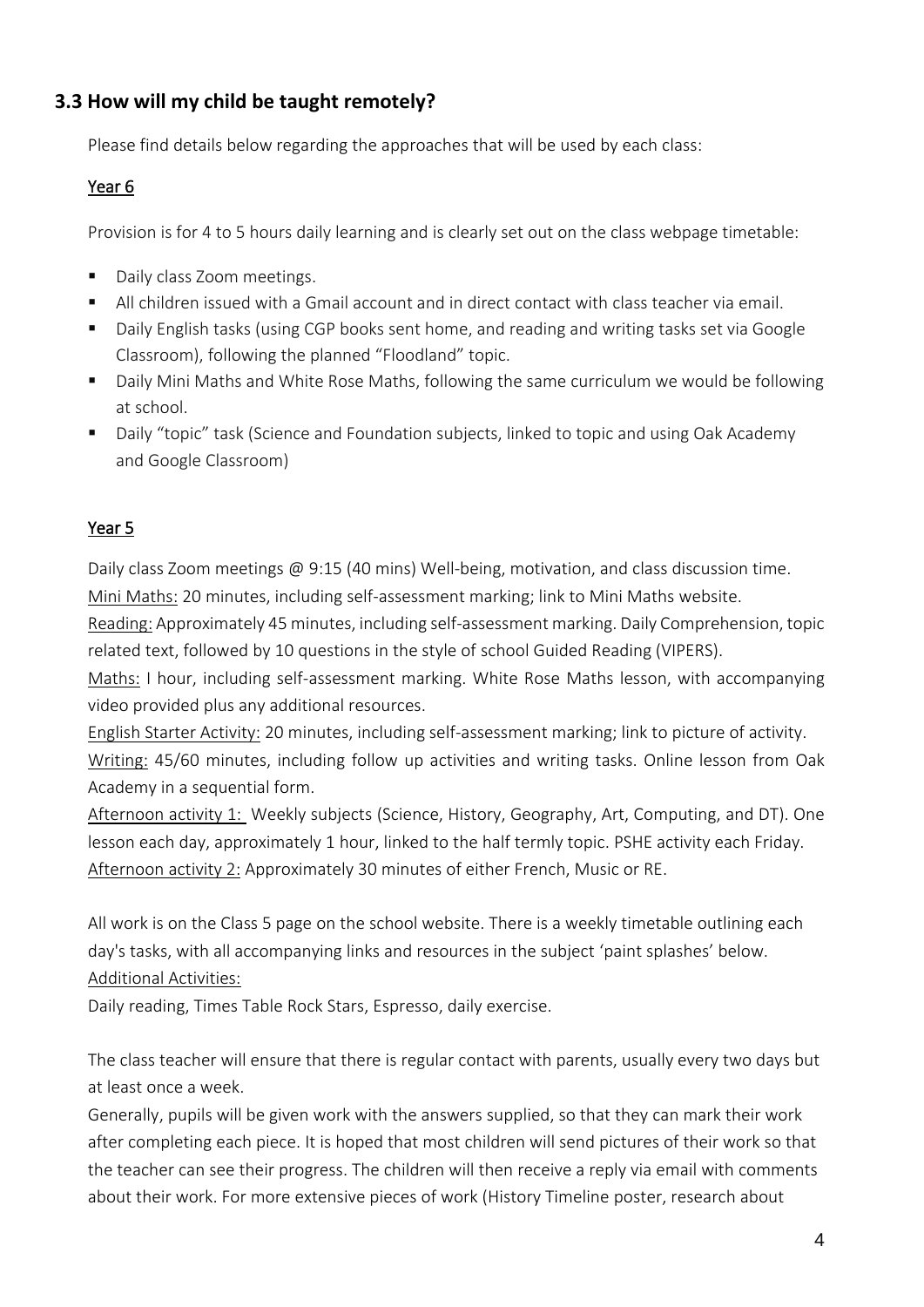Planets etc), children will be asked to send in pictures of their work. Response from the teacher will consist of comments about their progress and any possible improvements, if appropriate. Pupils will also be asked to send at least one piece of writing per week and they will be given formal feedback.

#### Year 4

A time table will be created every week with Maths, English and Topic activities detailed for each day.

Maths – Children will be following the White Rose Scheme for Maths, as we would be in school. They will also be given Mini Maths to complete each day.

Reading – Children will be given a text to listen to or read and then questions to answer in the same format as would be taught in school.

English – Children will be given a daily writing task which may be in the form of Oak Academy or teacher made.

Topic – Foundation subjects (History, Geography, Art, Science, PE, PSHE, French); one lesson to be completed each day.

Children are encouraged to read every day for at least 30 minutes and to partake in some form of exercise every day.

In addition, children can access Times Table Rock Stars to continue practicing times table at home.

The timetables and related work are available on the school website and also SeeSaw. Children are asked to upload their work to SeeSaw in order that the teachers can check, comment on it and provide feedback. The teachers are also able to clear up any misconceptions. All work on seesaw is checked and responded to.

There is an additional section on the website for extra challenges if parents feel their children need this. Fortnightly zoom sessions are taking place (on Wednesday and Friday) enabling us to speak to the children and for the children to chat with their peers. It is also an opportunity to ask any questions. There will be weekly email or phone contact with parents to check in and support any families who need it.

#### Year 3

Families should use the online resource accounts with the log in details (that they have been provided with) for:

- Discovery Education
- Times Table Rock Stars (recommended to use daily)

In Year 3, all work can be found on the class page on the school website. We also use SeeSaw to make all the activities interactive, allowing all children to complete their work on-line without having to print any work off. Parents are welcome to decide which format is best for their needs. However, we do recommend SeeSaw to all.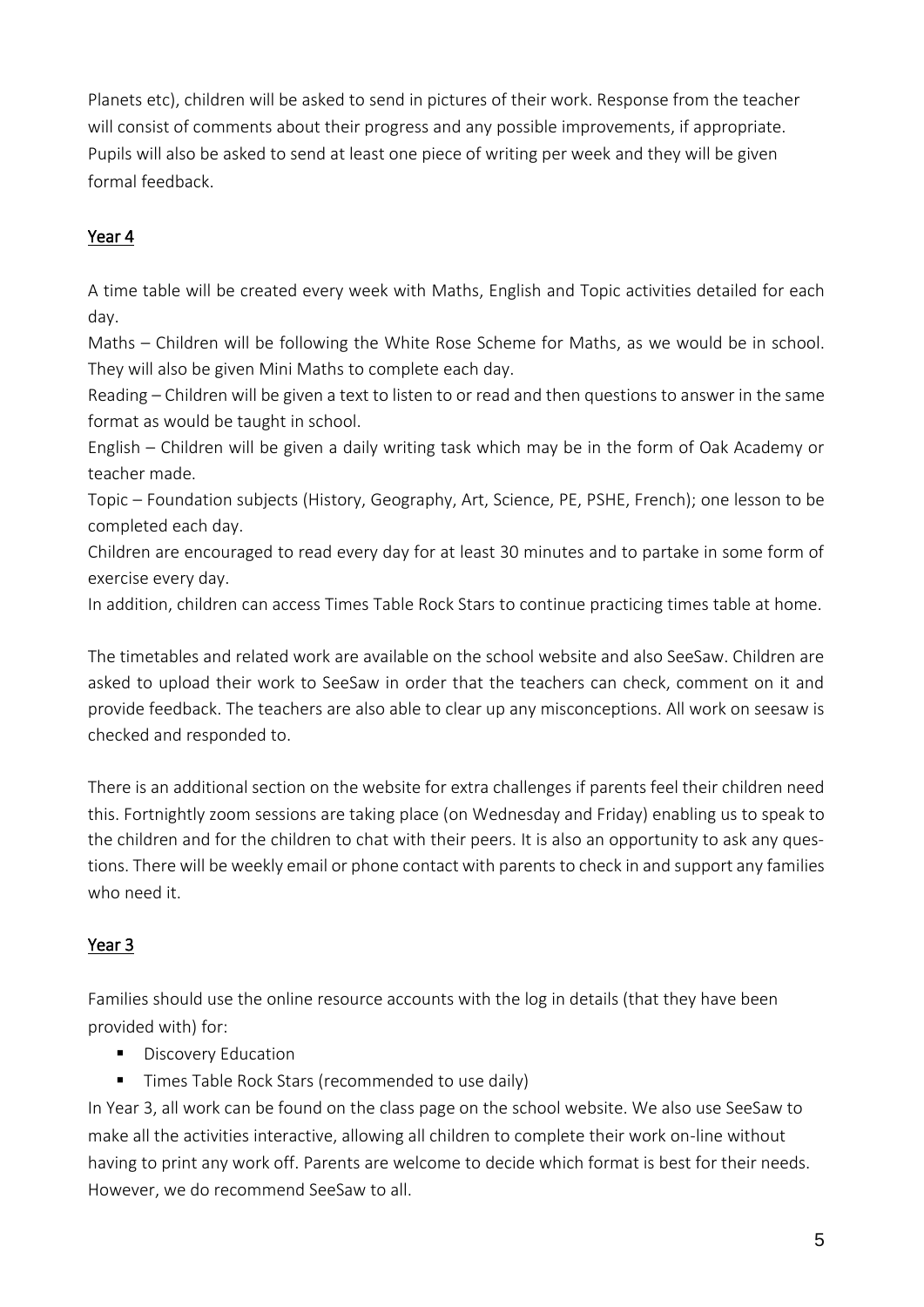Each week, the work will be posted to our class page and onto SeeSaw. We are able to check your child's engagement through their responses to work, which is checked daily. The children are given daily feedback through written comments, recorded voice messages, pictures and emojis. If your child has not engaged with the app we will contact you, via email. Zoom calls will take place fortnightly, which also allows us the opportunity to check that children are engaged and to catch up socially. Any work emailed to the teachers will receive feedback and a response as soon as possible.

Each child should be completing Maths, English, Guided Reading and one other subject daily. Daily reading should also be a high priority. Where possible, books will be made available to collect from school (following Covid-19 restrictions).

We will also be using pre-recorded teaching eg Oak National Academy lessons and other video/audio recordings.

All remote learning can be completed at any time during the week, providing families with the flexibility to work around their own day.

#### Year 2

Topic work follows plan for each half term. Parents are provided with a half termly Topic Web outlining the plan. All online tasks are made available on the school website.

Maths: Children are following the White Rose scheme. Extra resources are also uploaded on the class page, depending on the given focus and needs of the class. Where necessary e.g. for extra challenge, specific materials are provided to individual children. Learning links are added to the class page and changed weekly to further support and consolidate learning.

English: The online reading scheme link is in place. The children can access this daily and it is free to use between 9 am - 4pm. Each child's reading can be logged on (available for the class teacher to see also). All books have been set up so that the children are reading in line with their 'book band level'.

The children are encouraged to share their work with the class teacher(s) regularly. Examples of their work are uploaded onto the class webpage. The class teacher speaks to every child and parent fortnightly. Parents whose children are not attending school are emailed or spoken to on the phone to explain the learning set for the week ahead. Parents' queries or concerns are also addressed quickly by email and feedback is provided for children as necessary.

Home Learning packs are available alongside the online remote learning. The packs are available for collection fortnightly from the school and are designed to encourage more independent learning in addition to the online tasks, as they include 'Basic Year 2 Skills'. The work packs also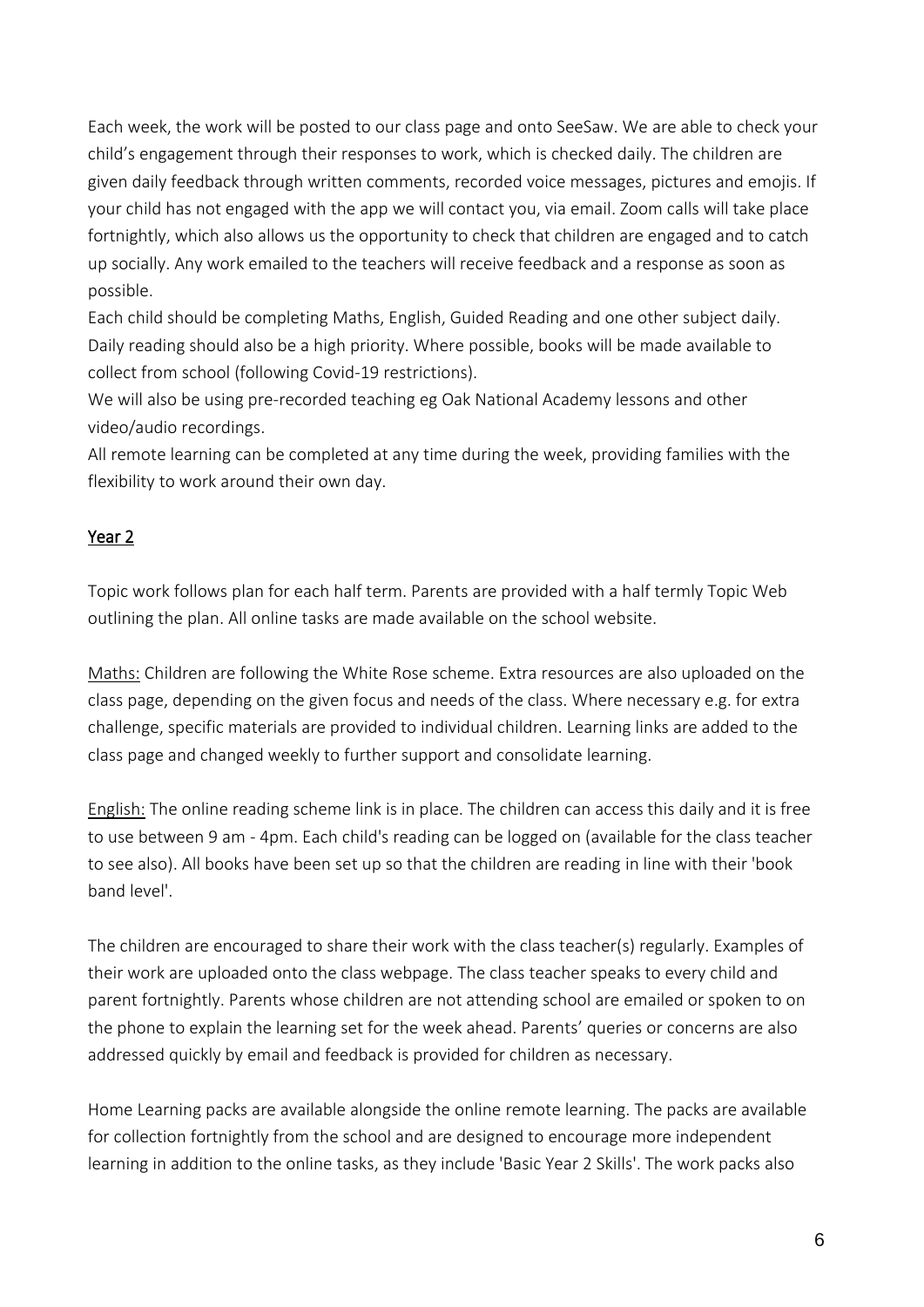include: Maths and English workbooks in which the children can complete their work, the children's most recent spelling tests and four reading books (which are changed fortnightly).

#### Year 1

All information detailing the weekly expected learning and activities are uploaded to the school website class page. An email has been sent to all parents, explaining how they access remote learning. Our class page contains all relevant links to videos and selected websites.

A pack of class reading books have been provided, tailored to the stage and specific needs of each pupil. These will be changed every two weeks.

A further pack of printed activity booklets, workbook and reference sheets have also been provided to all families.

We will try to ensure that our remote learning is not time dependent, so that families can be flexible about when remote learning is completed.

We would expect each child to complete core learning in Maths, Literacy and Phonics each day. As Reading is a high priority, we would ask each child to read daily, if possible, with an adult. We will also ask parents to provide pictures and/or videos of children accessing their learning.

We use a combination of the following approaches to teach pupils remotely:

- Planned learning and activities appropriately linked to the National Curriculum are uploaded to the class page for children/parents to access at a time that is convenient for them.
- Individual log in has been set up for accessing on-line reading books on 'Epic'. Books are individually selected to ensure pupils' learning needs are met.
- PE lessons recorded specifically for our school (by our external Sports coach) are available on the website.
- Links are provided to commercially available websites, including video clips or sequences; Discovery Education, White Rose Maths, Twinkl, BBC Bitesize, Oxford Owl. All are preselected to support the children in developing and extending their learning.
- A fortnightly phone call will be made to all parents (excluding the critical worker/vulnerable already in school.) to provide support and advice as necessary.
- Daily contact and feedback is available when pictures of work are received via email.
- Parent's queries and concerns are addressed quickly, via email or a telephone call.
- Pictures and videos will be uploaded to the website to celebrate the children's efforts.

#### **Reception**

Provision is for 2 hours daily learning and is clearly set out on the class webpage. Apart from phonics and mathematics, all work set clearly states that it is to be completed 'throughout week beginning …' There is no formal timetable in EYFS.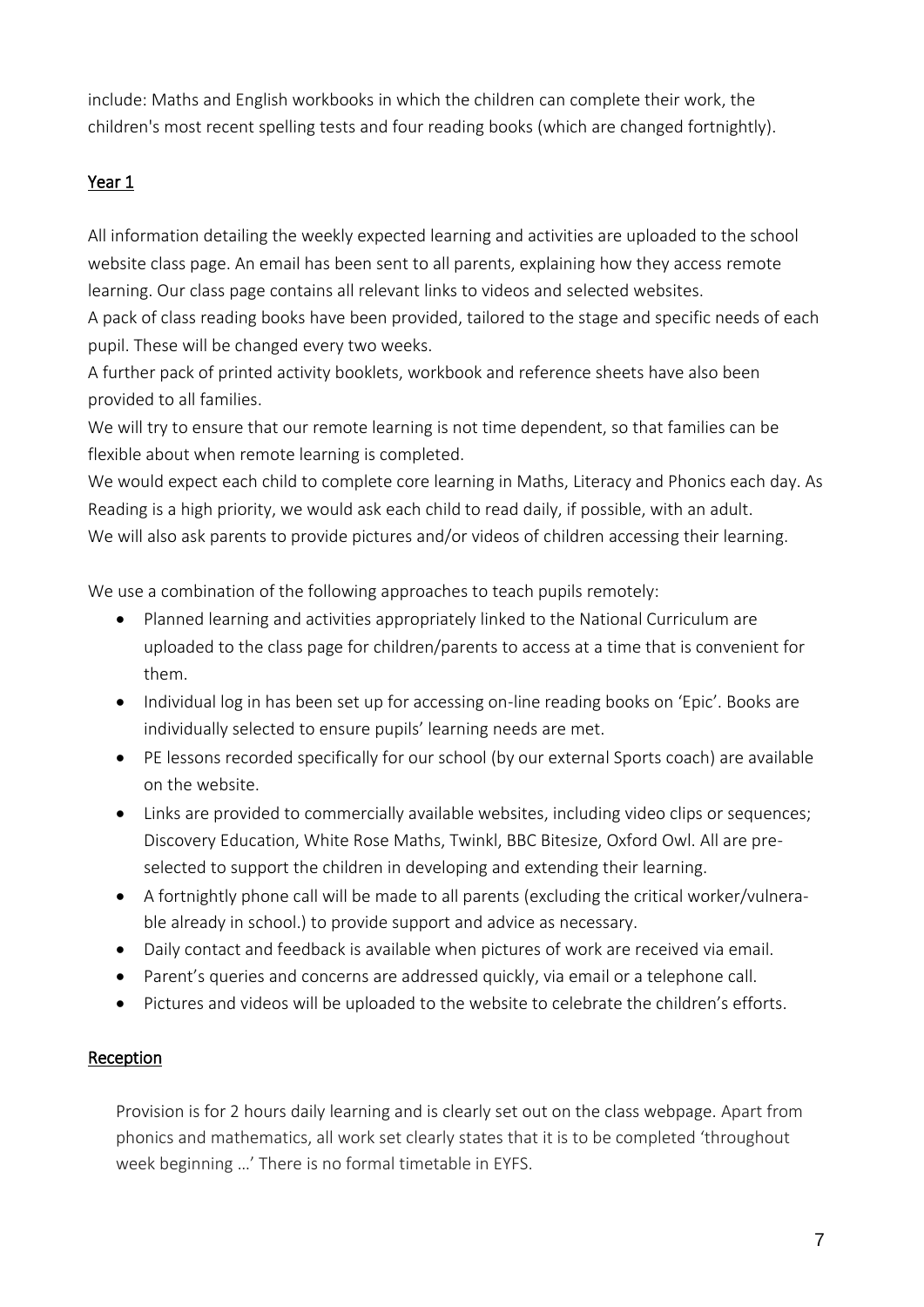- o Daily phonics: 30 minute task teaching of letters and sounds tailored to class' needs and next steps.
- o Daily 30 minute Maths activity White Rose Maths and a practical task linked to the learning for that week.
- o Daily topic activity: i.e. physical development, understanding the world, expressive arts and design, personal, social and emotional development.
- o PE Lessons: recorded specifically for our school by external Sports Coach.
- o Website links: including video clips or sequences; Discovery Education, White Rose Maths, Twinkl, BBC Bitesize, Oxford Owl.
- o Book Swap: Parents of children who are accessing Phonic scheme books invited to drop off books on a Friday and then collect new ones on a Monday.
- o Printed Home Learning packs are available alongside the online remote learning. The packs are available for collection weekly from school.

All parents receive a fortnightly phone call for discussion with Class Teacher and to answer any queries/questions and are given verbal feedback. Most children ask to speak to the Class Teacher for a general chat.

All parents emailed on Friday afternoon regarding following weeks work and opportunity given to request an extra phone call for the following week.

Parents of children in school receive weekly emails and have opportunity to talk to Class Teacher at drop off/pick up times.

Class Teacher has daily contact via email, receiving pictures and uploading to the class page, answering any queries and giving written feedback.

#### Nursery

In the Nursery, there is no minimum time expectation for the children but we are encouraging all children to access the activities online.

All activities are based around our topic for this half-term. We are focusing on a different story each week, which is uploaded onto the class page, as well as a song/rhyme for parents to access with their child.

The activities include, counting, cutting skills, mark making etc.

We are emailing/phoning parents regularly and are encouraging them to send us photos of what the children have been doing at home. We are also available to help whenever parents need to contact us.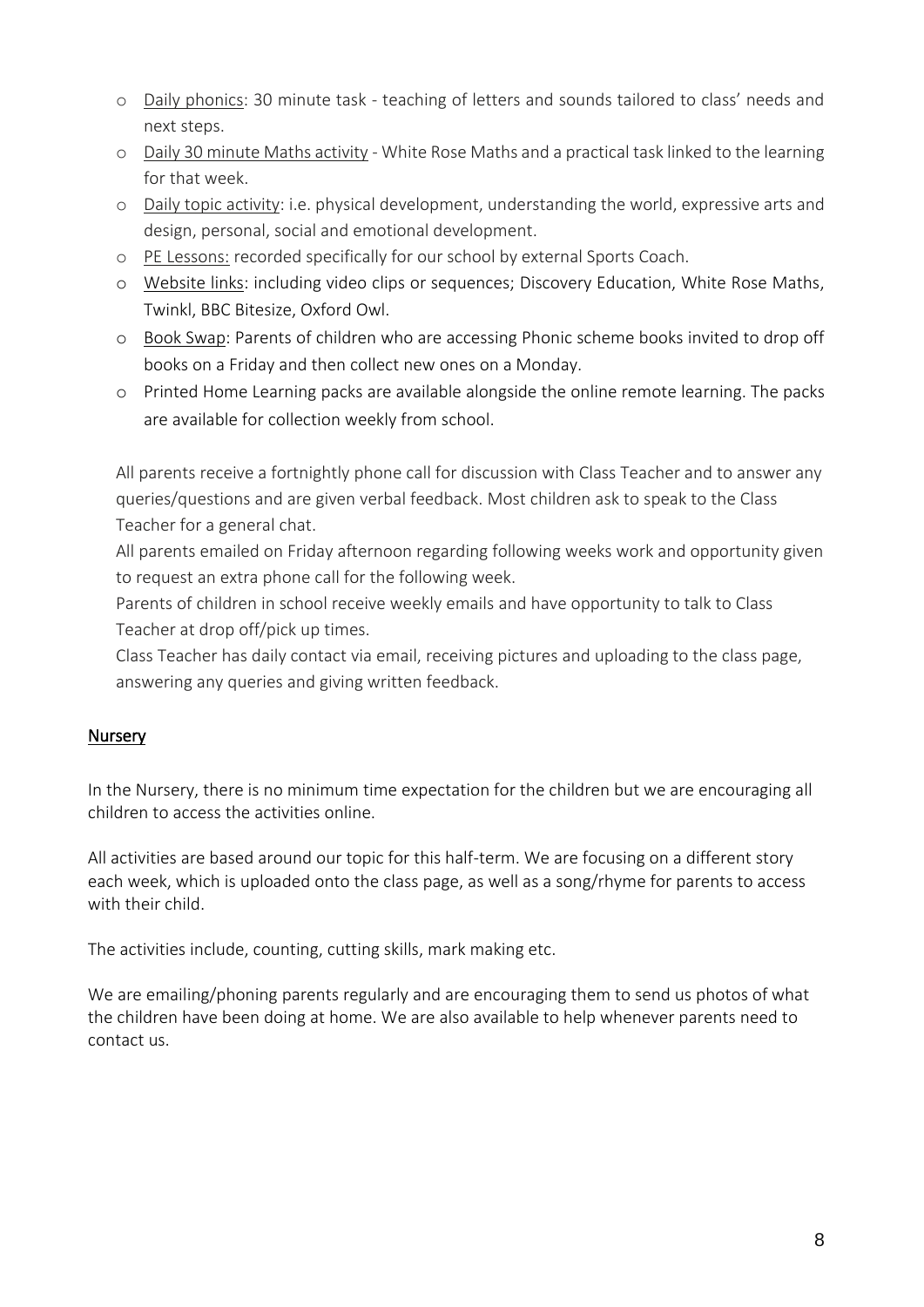# **4. Engagement and feedback**

#### **4.1 What are your expectations for my child's engagement and the support that we as parents and carers should provide at home?**

Whilst safety and happiness remain priorities and we understand the pressures families are under during lockdown situations, we do expect each child to engage with their home learning.

- Each child is expected to complete Maths, Literacy and, for EYFS/KS1, Phonics activities daily. There are additional activities provided by class teachers.
- As Reading is such a high priority to us we also expect each child to read regularly (daily if possible) either with an adult or to themselves.
- Children should also regularly practice their times tables.

The amount of parental support each child will need will depend on their age and ability. Parents are not expected to 'teach' their children, but support them by providing a suitable learning environment, time and the resources to access their learning (if you do not have the appropriate resources please see above for how we can help).

Depending on the age of the child, support may include:

- Setting a good routine for your child within the other demands of the family.
- Providing and setting up a quiet space for learning.
- Accessing and logging on to online learning.
- Supporting your child to read and understand what they need to do.
- Checking learning has been completed and submitted.
- Helping find simple resources. You will not be expected to buy any resources but we may suggest using resources commonly found at home to support learning eg Lego, clothes pegs, pasta etc.
- Informing the teacher as soon as possible if your child is having any difficulties with the home learning or accessing it.

Although families may choose to do so, there will be no expectation to print anything that is sent out from school. This applies across all the classes.

#### **4.2 How will you check whether my child is engaging with their work and how will I be informed if there are concerns?**

- Staff will contact pupils/parents (eg via email) asking for pictures of children's work.
- Staff will monitor the collection/return of packs as appropriate.
- Staff will telephone/email parents if they have any concerns.
- If any staff notice that any children in their classes have not engaged for 1/2 days, then they will endeavour to contact parents to check if everything is as it should be (ie everyone in the family is well) or if they need any help getting back on track with remote learning.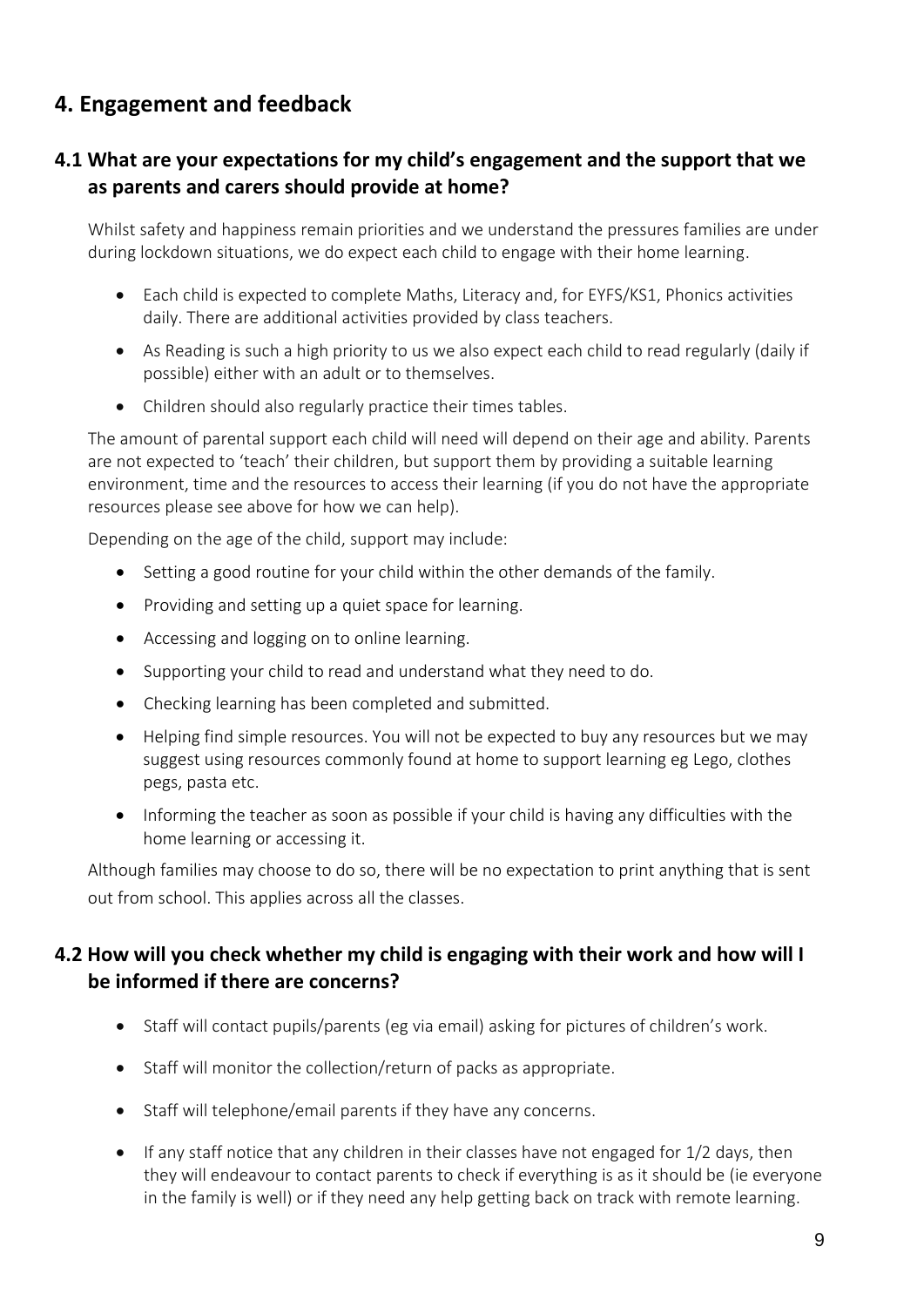#### **4.3 How will you assess my child's work and progress?**

Feedback can take many forms and may not always mean extensive written comments for individual children. We will use a range of methods to feedback to children about their work and progress including:

- Teacher marked work.
- Verbal feedback in virtual Zoom meetings.
- Collaborative and self-marking in the virtual Zoom meetings.
- Verbal feedback via phone calls (weekly/fortnightly).
- Short written comments via email as work is sent in.
- A picture or emoji.

Feedback will be regular and for many children may be daily, but this will depend on the task, the age of the child and the matching the appropriate feedback strategy to the type of learning.

## **5. Additional support for pupils with particular needs**

#### **5.1 How will you work with me to help my child who needs additional support from adults at home to access remote education?**

We recognise that some pupils, for example our younger Nursery and Reception EYFS children and some pupils with special educational needs and disabilities (SEND), may not be able to access remote education without support from adults at home. We acknowledge the difficulties this may place on families and we will work with parents and carers to support those pupils.

#### **5.2 SEND**

The teachers at Kirkby Stephen Primary School know the children in their class and their needs very well. Just as they would in the classroom, in planning their class' remote learning they will take these children's needs into consideration and provide appropriate learning so each child can make good progress.

Learning Packs will be provided to suit the child's individual interests and needs as appropriate.

Some children, especially those with an EHCP or Early Help, may need further adaptations to their learning and for those children our teachers will work closely with those families to deliver a much more tailored experience on a one to one basis.

#### **6. Remote education for self-isolating pupils**

Where individual pupils need to self-isolate but the majority of their peer group remains in school, how remote education is provided is likely to differ from the approach for whole groups. This is due to the challenges of teaching pupils both at home and in school.